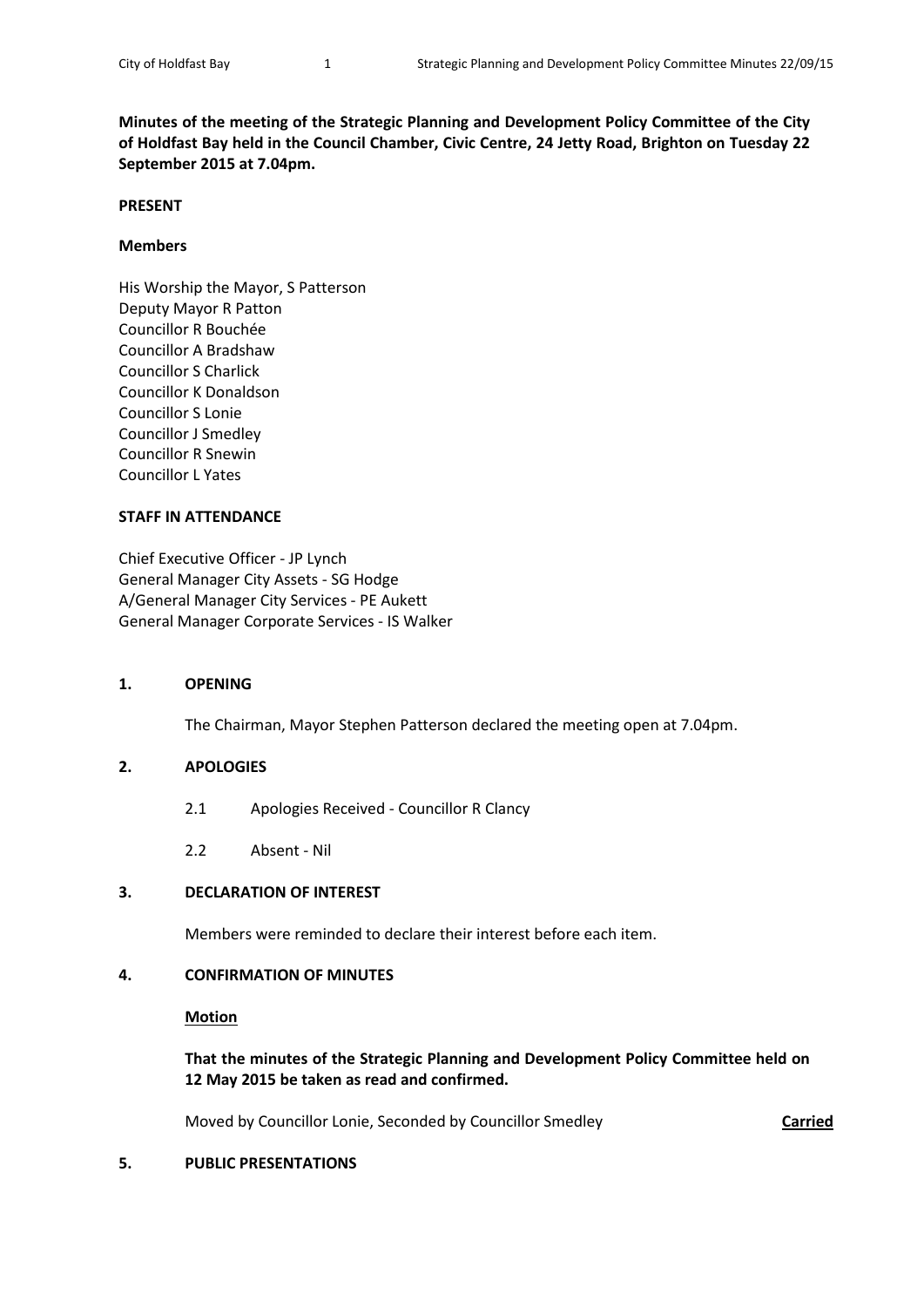5.1 **Deputations** - Nil

## **6. QUESTIONS BY MEMBERS**

- 6.1 **Without Notice** Nil
- 6.2 **With Notice** Nil
- **7. MOTIONS ON NOTICE -** Nil
- **8. ADJOURNED ITEMS -** Nil

## **9. REPORTS BY OFFICERS**

**9**.**1 Seacliff Park Residential and Centre Development Plan Amendment** (Report No: 284/15)

> The draft Seacliff Park Residential and Centre Development Plan Amendment (DPA) has been jointly prepared by the City of Marion and the City of Holdfast Bay.

> The DPA is subject to a two-step consultation process, released for Agency Consultation from 4 September to 17 October 2014. At its meeting held on the 12 May, Council endorsed the DPA to be provided to the Minister for Planning for approval to proceed to public consultation.

> On 28 July, the Minister wrote to the City of Marion and the City of Holdfast Bay approving the DPA for formal public consultation, subject to a minor policy amendment.

> The purpose of this report is to outline and seek Council's endorsement of the Minster's proposed amendment to the DPA prior to release for public consultation.

# **Motion**

- **1. That Council endorses the proposed changes to the Seacliff Park Residential and Centre Development Plan Amendment as detailed in Report No: 284/15 including minor administrative amendments for the purpose of formal public consultation.**
- **2. That Council proceeds to public consultation in accordance with Section 25(7) of the Development Act 1993.**

Moved by Councillor Lonie, Seconded by Councillor Yates **Carried**

# **10. URGENT BUSINESS – SUBJECT TO THE LEAVE OF THE MEETING -** Nil

# **11. DATE AND TIME OF NEXT MEETING**

The next meeting will be advised.